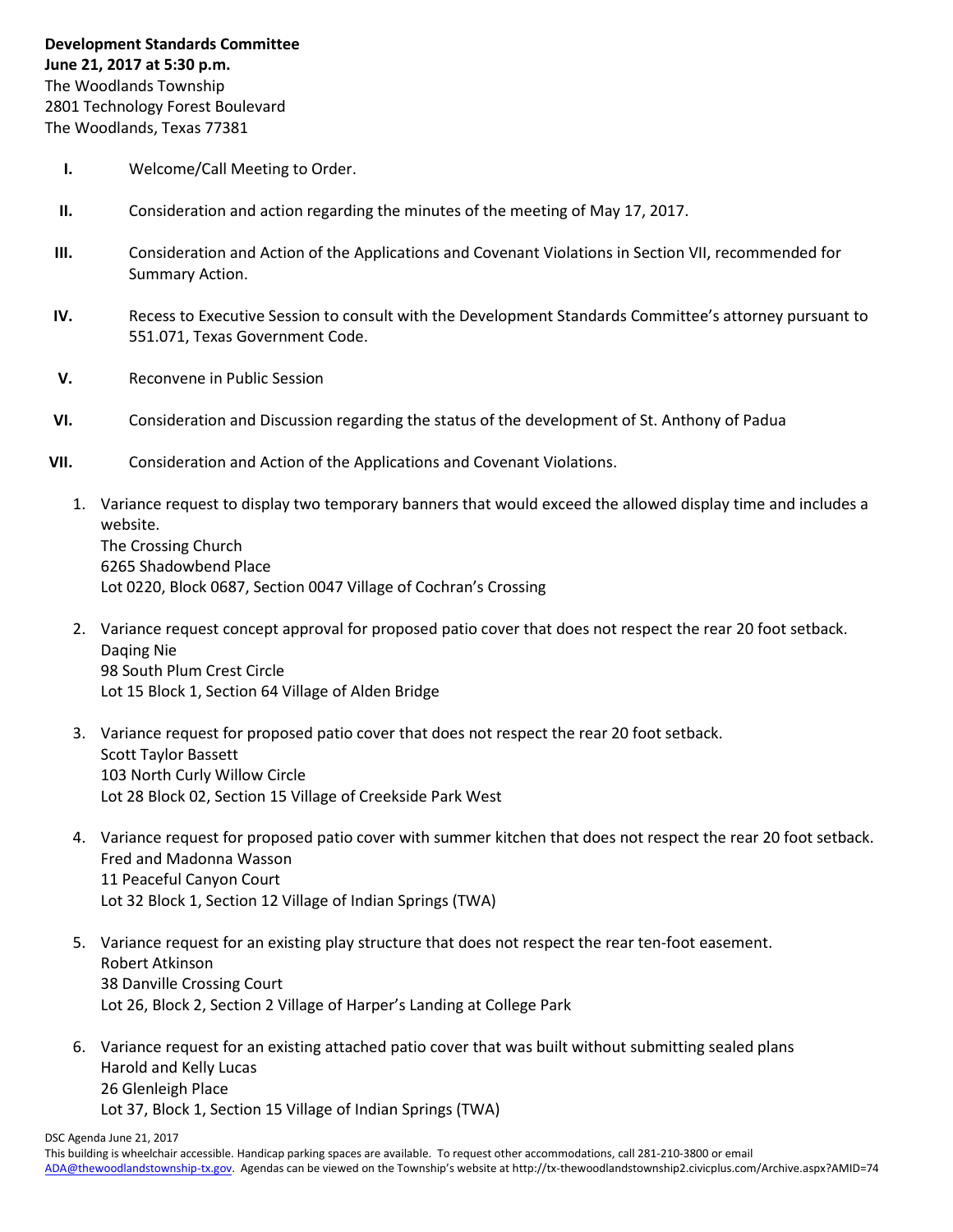- 7. Variance request for proposed patio cover with summer kitchen that does not respect the rear 20 foot setback. Belzahet Trevino Arjona 27 Filigree Pines Place Lot 43, Block 1, Section 7 Village of Sterling Ridge
- 8. Consideration and action to pursue legal action for outstanding Covenant violations. Juan Camilo Williams Muldoon 71 Pioneer Canyon Place Lot 18, Block 1, Section 22 Village of Creekside Park West
- 9. Consideration and action to pursue legal action for outstanding Covenant violations. Norby L & Ernestine V Foss 50 Camber Pine Place Lot 24, Block 1, Section 61 Village of Alden Bridge
- 10. Consideration and action to pursue legal action for outstanding Covenant violations. Ketch S & Heather R Smith 78 East Stockbridge Circle Lot 23, Block 1, Section 17 Village of Alden Bridge
- 11. Consideration and action to pursue legal action for outstanding Covenant violations. Ryan J. & Katie Clark 22 Inland Prairie Drive Lot 9, Block 2, Section 9 Village of Creekside Park West
- 12. Consideration and action to pursue legal action for outstanding Covenant violations. Alubia LLC 22 Garden Path Lot 8, Block 1, Section 9 Village of Creekside Park West
- 13. Consideration and action to pursue legal action for outstanding Covenant violations. Luis C & Laura Nunez 10 East Sage Creek Place Lot 18, Block 1, Section 51 Village of Sterling Ridge
- 14. Consideration and action to pursue legal action for outstanding Covenant violations. Jake L & Krista Whicker 7 Bay Chapel Court Lot 7, Block 1, Section 3 Village of Harper's Landing at College Park
- 15. Consideration and action to pursue legal action for outstanding Covenant violations. Shawn E & Lisa G Moore 6 Poplar Pine Court Lot 56, Block 3, Section 11 Village of Harper's Landing at College Park
- 16. Consideration and action to pursue legal action for outstanding Covenant violations. James Liu 139 Prairie Dawn Circle Lot 9, Block 1, Section 6 Village of Harper's Landing at College Park
- 17. Consideration and action to pursue legal action for outstanding Covenant violations.

DSC Agenda June 21, 2017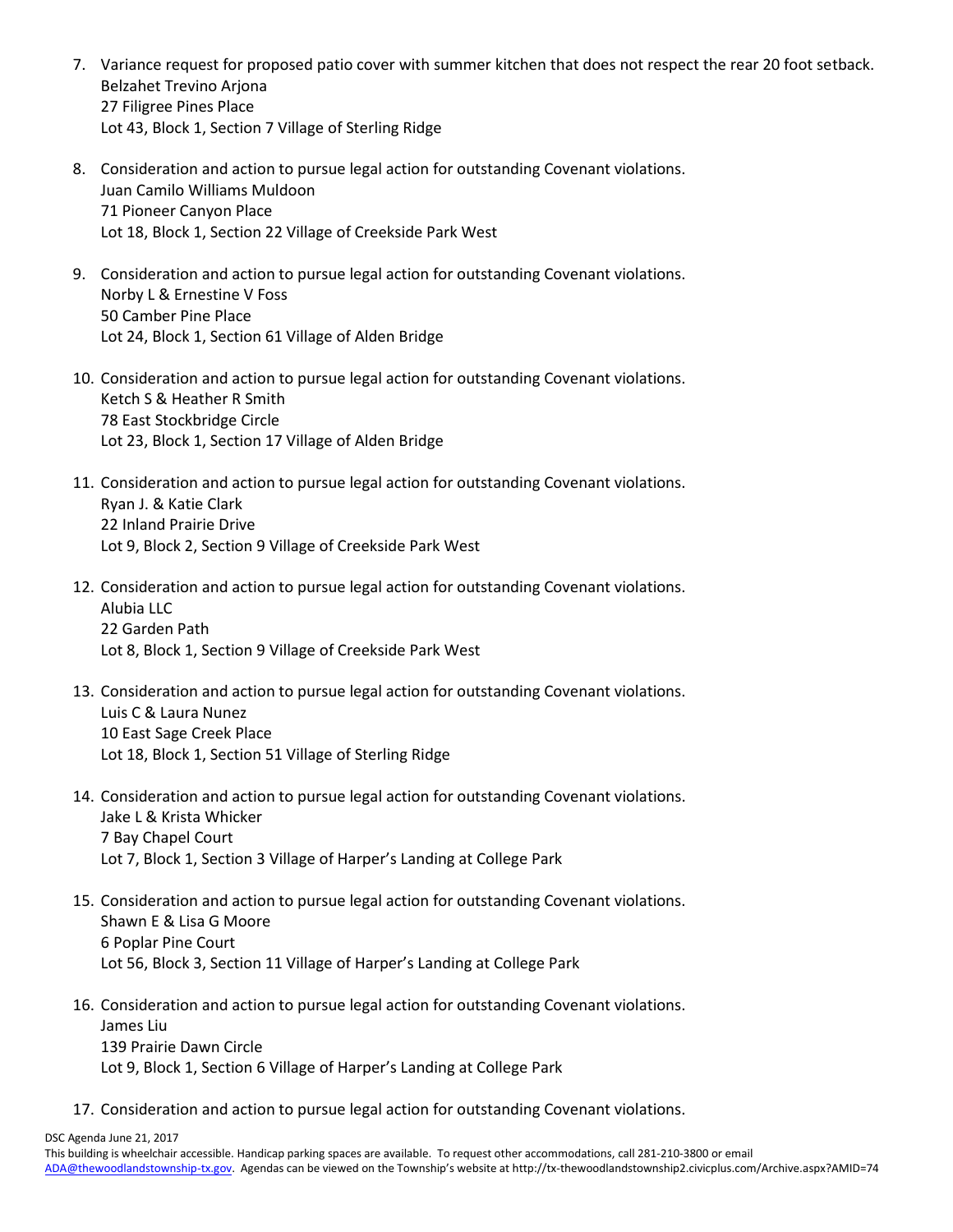Bulent Izgec 3 Sunny Oaks Place Lot 28, Block 2, Section 9 Village of Harper's Landing at College Park

- 18. Consideration and action to pursue legal action for outstanding Covenant violations. Earl Becker 14 Archbriar Place Lot 28, Block 1, Section 3 Village of Alden Bridge
- 19. Consideration and action to pursue legal action for outstanding Covenant violations. Hydro Power Systems 14 Tranquil Glade Place Lot 31, Block 2, Section 9 Village of Indian Springs (TWA)
- 20. Request for approval of a party rental home business. Kirk Moore 7 Jewelsford Court Lot 14 Block 1, Section 13 Village of Sterling Ridge
- 21. Variance request for tree removal that does not meet the criteria for removal per the Residential Development Standards. Andrew Malkin 43 Rhapsody Bend Drive Lot 41 Block 1, Section 27 Village of Sterling Ridge
- 22. Variance request for a proposed fence that will exceed the maximum height allowed per the Residential Development Standards and the Development Criteria for Section 59 of Alden Bridge. Eduardo L. Infante 69 Sugar Cove Court Lot 38 Block 1 Section 59 Village of Alden Bridge
- 23. Variance request for an existing patio cover with fireplace and summer kitchen does not respect the 40 foot rear setback. Nathan Young 55 North Shimmering Aspen Circle Lot 12 Block 1, Section 19 Village of Creekside Park
- 24. Variance request for the proposed patio cover that does not respect the 20 foot rear setback. Mark Allen 71 North Victoriana Circle Lot 18, Block 1, Section 7 Village of Creekside Park
- 25. Variance request for a proposed storage shed that will exceed the maximum floor area of 120 square feet allowed for a shed and will not respect the 10 foot rear easement. John D Ross 14 Rippled Pond Circle Lot 47 Block 2, Section 11 Village of Alden Bridge
- 26. Variance request for an existing sports court that does not respect the rear 25 foot setback, did not comply with the conditions of approval for paving and may be a negative impact to adjoining properties. Peter Weis 46 North Seasons Trace

DSC Agenda June 21, 2017